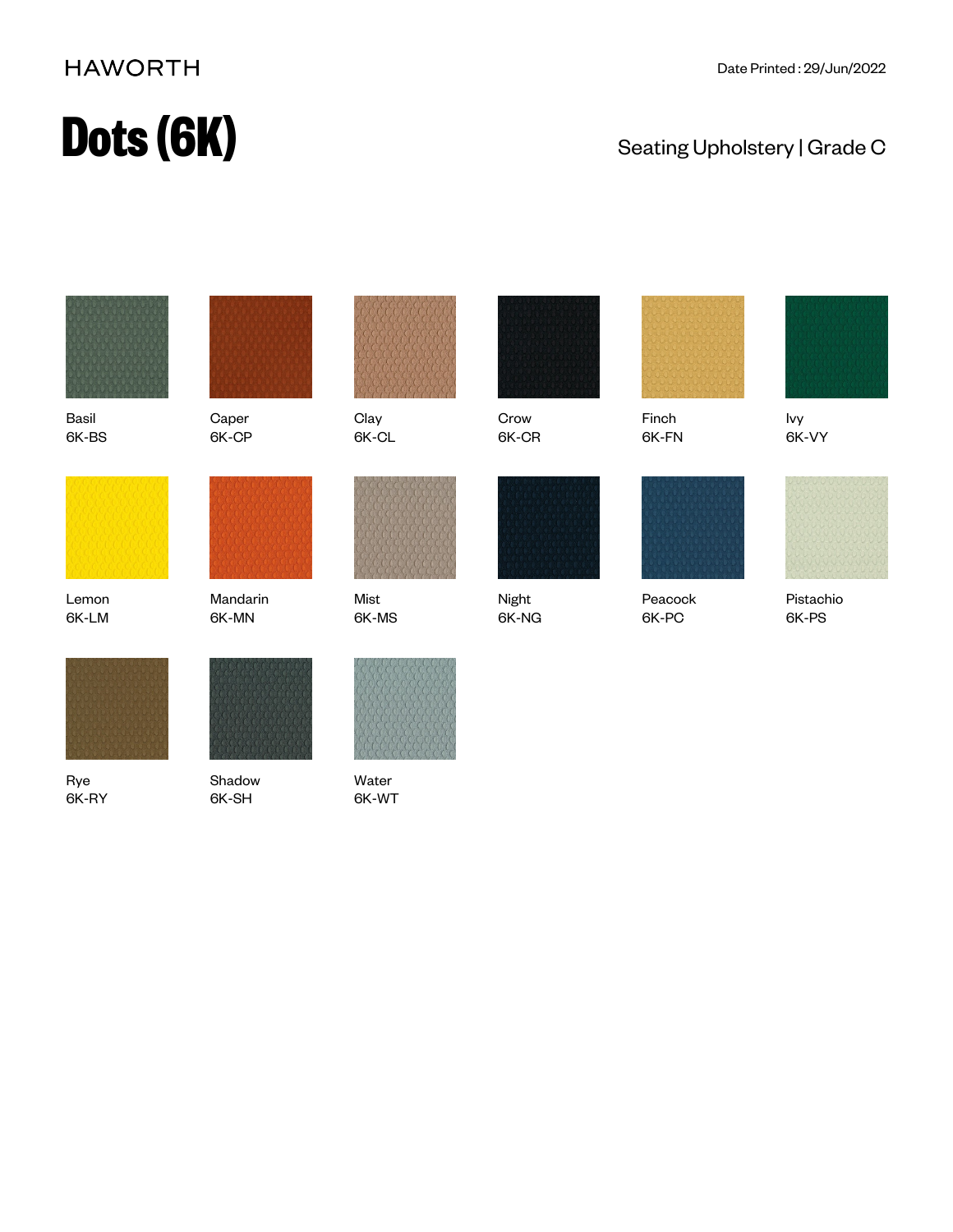### **HAWORTH**

# **Dots (6K)**

### **Specifications**

| Color Code | Color Name |
|------------|------------|
| 6K-BS      | Basil      |
| 6K-CP      | Caper      |
| 6K-CL      | Clay       |
| 6K-CR      | Crow       |
| 6K-FN      | Finch      |
| 6K-VY      | lvy        |
| 6K-LM      | Lemon      |
| 6K-MN      | Mandarin   |
| 6K-MS      | Mist       |
| 6K-NG      | Night      |
| 6K-PC      | Peacock    |
| 6K-PS      | Pistachio  |
| 6K-RY      | Rye        |
| 6K-SH      | Shadow     |
| 6K-WT      | Water      |

### Details

| <b>Brand</b> | N/A      |
|--------------|----------|
| Grade        | G        |
| Program      | Standard |

### Technical Information

| Composition              | <b>WOVEN</b>          |
|--------------------------|-----------------------|
| Content                  | 27% POST IND RECYCLED |
|                          | POLY                  |
| Content                  | 73% POST CON RECYCLED |
|                          | POLY                  |
| Width                    | 54 in                 |
| Pattern Repeat H         | 0.08 in               |
| Pattern Repeat V         | 3.6 <sub>in</sub>     |
| Directional              | Yes                   |
| Image Shown              | Downroll              |
| Abrasion                 | 100,000               |
| Weight (Per Linear Yard) | 21.3 OZ               |
| Backing                  | No                    |
| Flammability             | TB117-2013            |



Haworth fabrics meet or exceed ACT Standards All colorways are subject to dye lot variation